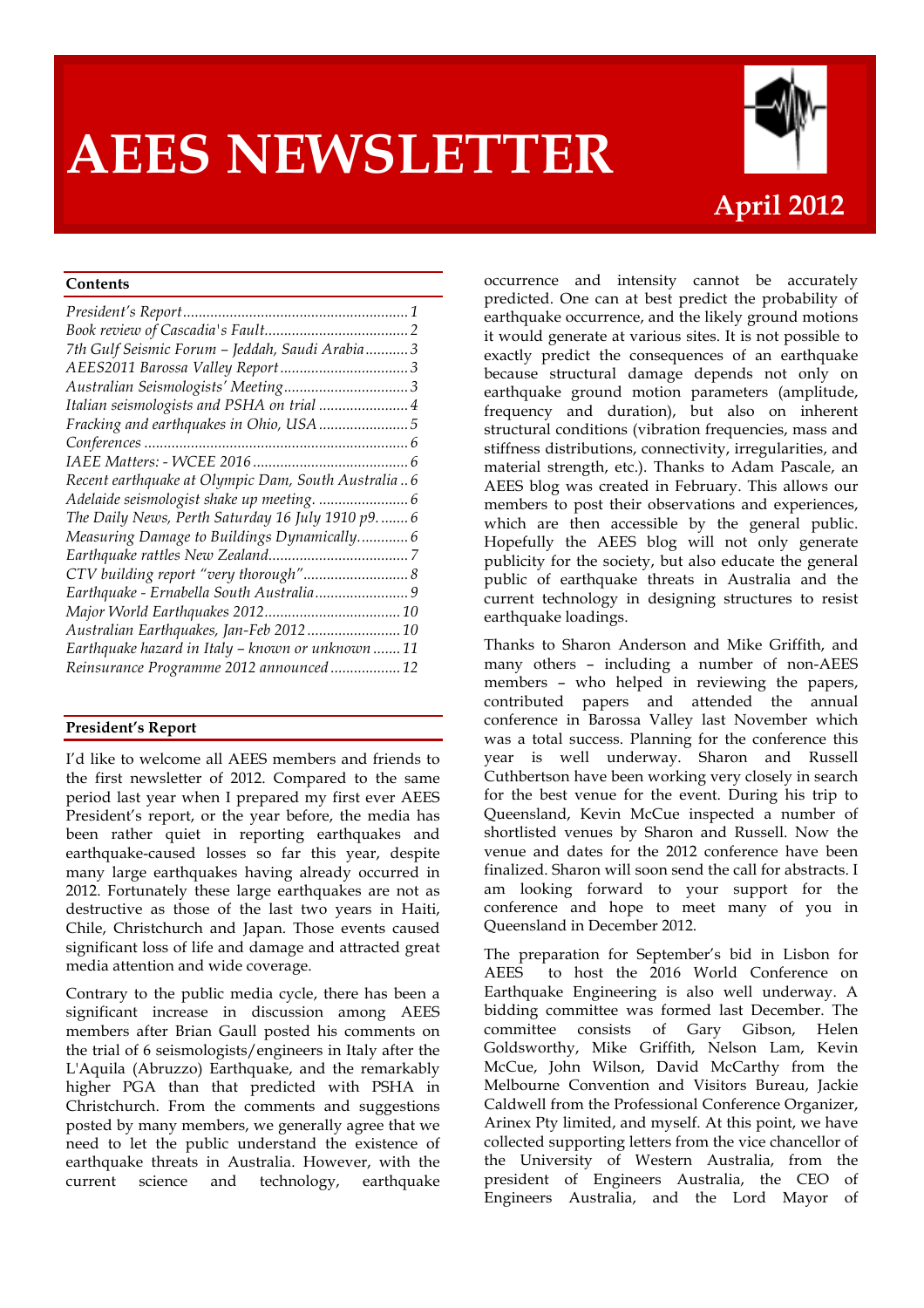Melbourne, amongst others. These letters, together with other supporting materials, will be submitted to the secretary general of IAEE in June. We have received quotes from the Melbourne Convention Centre. Jackie has worked out a budget for hosting the conference there. The budget is currently under review. Negotiation with Qantas also went smoothly and Qantas has agreed in principle to give discount to delegates attending the conference if our bid is successful. A booth at a very good location has been booked for the 15WCEE in Lisbon to promote AEES, Melbourne and Australia. I hope to collect names of our members who will attend the 15WCEE to work out a roster so that the booth will be attended by at least two people at any time during the conference. If you have any ideas or suggestions on promotion materials that we can send to IAEE committee members, distribute in the conference, and ideas on decoration of the booth, please let me know.

Some of us have already started contacting country representatives in IAEE, and we have obtained a few confirmations of countries that will support our bid. If you have a connection to any country representatives in IAEE, please do the same. The list of the country delegates in IAEE can be found at the link http://www.iaee.or.jp/organization/delegates.html

Representing AEES, I attended the EPAC meeting on 15 March in Canberra. Besides many things discussed during the meeting, I would like to bring to your attention the current EA review on the relationship between EA and technical societies. EA's new charter and by laws were approved by the Governor General last year, and this formally recognises technical societies as entities. The review will make clear the legal structure and relationship of technical societies with EA. There will be two streams of technical societies. Those who are incorporated can be formally affiliated with EA. The others who are not incorporated will be technical societies recognised by EA. This will make a difference in how EA relates to technical societies legally and financially, in relation to the terms of reference and governance. EA does not have legal control over the technical societies that are separately incorporated. Those societies will be affiliated by an affiliation agreement. Technical societies will be asked to make a decision which way they wish to go once the review is completed. I will keep you informed about this development and believe that we will need to discuss what our preferred relationship will be with EA.

I am looking forward to working with all of you for another successful year of AEES!

Hong Hao

# **Book review of Cascadia's Fault**

# **by Jerry Thompson (article from Colin Lynam)**

# http://uploading.com/files/9d1252b8/Cascadia

This book tells the non-fictional story of the developing science of Seismology from the 1960's to present but mainly through the development of seismology in western USA. There is an elephant in the room and no one can see it; the coming tsunamagenic M9.6 earthquake, along the Cascadia fault that stretches offshore Oregon, Washington and British Columbia. The reader follows the developing argument from "no subduction trench so no subduction plate" through intergovernmental political stances to avoid interfering with the nuclear power station building program ("there are no faults"), with collateral evidence coming in from sedimentologists and foresters.

We arrive at 2009 , where the question is; "If Cascadia's fault broke today, would it start as a magnitude 8.8 in Southern California and continue north with several more huge quakes over the next decade? Or would it slip all at once in a magnitude 9.2 mega-disaster?" Cascadia is recognised as the same mega-event type as Chile (1960) and Alaska (1964).

The author is an accomplished journalist and tells a flowing detective type story about tracking down the previous historic occurrence of Cascadia's 13 megathrust earthquakes. Reversing the geologist's maxim, we see here that "the past is the key to the future." The story is told in a true mystery fashion featuring named scientists from USGS, Canadian Geol Survey and university researchers, from many disciplines, who discover through observation, the tell tale evidence leading to a new awareness of the previously determined "aseismic" region.

The process of how a scientific body changes its collective opinion is informative. The collection of observational data from seismology, tectonics, sedimentology, forestry, oceanography, surveying and mathematical modelling, make one appreciate the true reliance we have developed on large earth systems datasets. The individual's inspiration is always the catalyst to the next paradigm. The press is essential to alert the public into preparation toward a new community hazard program.

The book comes with a collection of plates and diagrams and a chronologically listed "suggestions for further reading." This book would equally make an informative undergraduate text or a fascinating read for friends over Christmas.

# Col Lynam

Volunteer Seismologist, Earth Science Systems Computational Centre

The University of Queensland, Brisbane, Australia

Mobile: 0438 339 221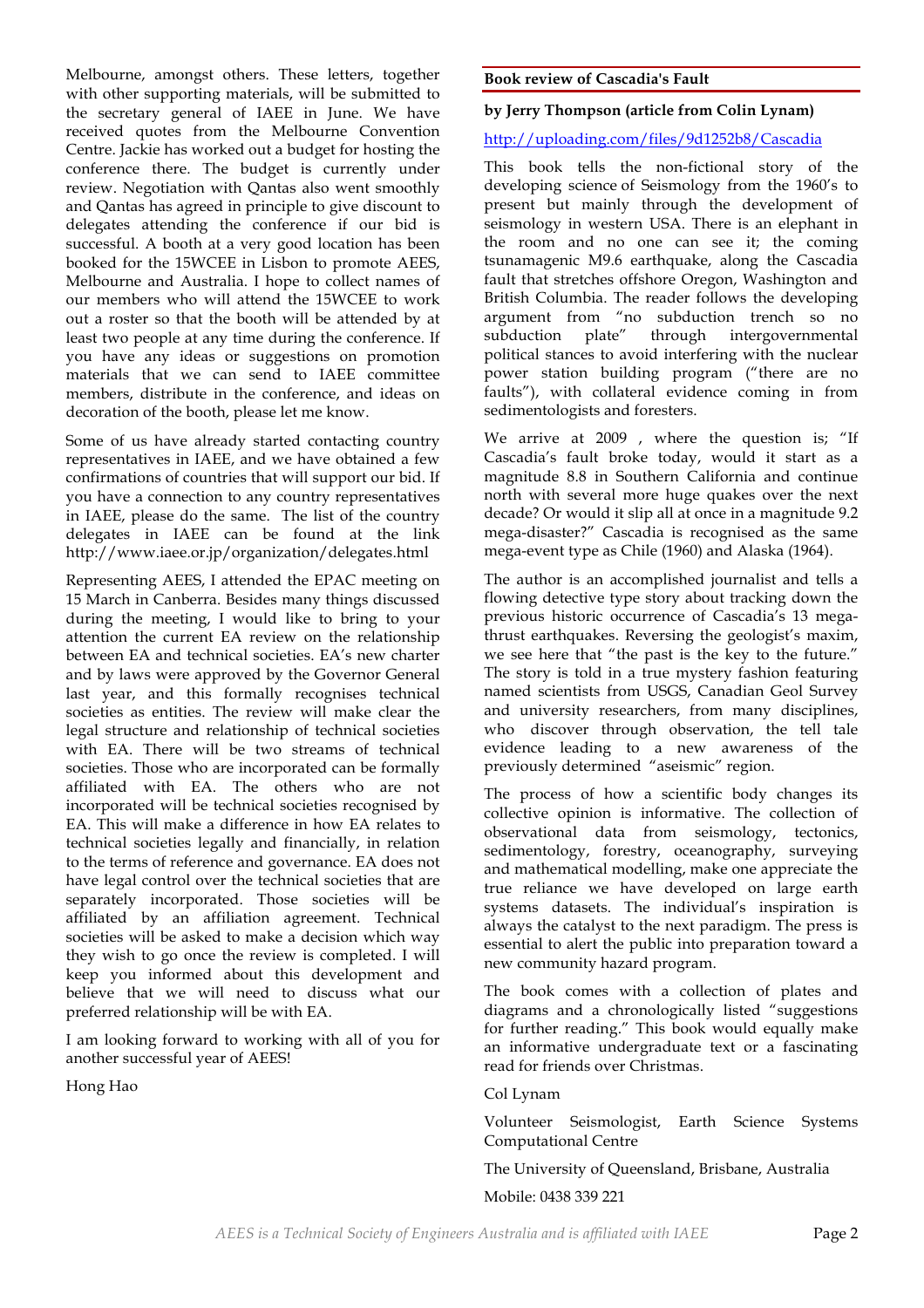#### **7th Gulf Seismic Forum – Jeddah, Saudi Arabia**

# **By Dr Cvetan Sinadinovski**

The Gulf Seismic Forum was established to encourage scientific and technical cooperation in the region of Arabia between seismologists, engineers and governmental organizations and to promote research in seismology, including reducing the risk of damage from earthquakes. Considerable earthquake activity occurs around the margins of the Arabian Plate along the Red Sea spreading axis, the Dead Sea and the Gulf towards Iran, that results in significant seismic risk. With the great increase in the development of infrastructure and economic activity in the region earthquake risk studies have become more important especially near the margins of the Arabian plate. There continues to be a rapid expansion of the seismograph networks in the region and large amount of data have been collected that help in better understanding of the causes of the seismicity.

The Seventh Gulf Seismic Forum was hosted by the Saudi Geological Survey in Jeddah from January 22- 25, 2012 with some 500 seismologists, engineers and geoscientists participants. Opened by the Prince Mishaal bin Majed bin Abdulaziz, Governor of Jeddah Province, the Forum included keynote lectures, three workshops (in seismic inversion, hazard mitigation, and earthquake preparedness) and a field trip to the area near the city of Medinah that experienced recent volcanism.

The oral and poster technical sessions covered the topics of:

- 1. Seismicity and tectonics of the Middle East,
- 2. Seismic risk, disaster management and mitigation,
- 3. Seismic hazards and zoning studies,
- 4. Seismic networks, data processing and management of seismological data,
- 5. Earthquake engineering,
- 6. Early warning systems and seismic safety of critical facilities,
- 7. Induced seismicity and
- 8. Volcanic hazards

The full program and more detailed information can be found through http://7gsf.info/ website.

# **AEES2011 Barossa Valley Report**

On Friday 18th November, Professor Michael Griffith and the local organising committee welcomed delegates to the Barossa Valley, South Australia to attend the 2011 Australian Earthquake Engineering Society Conference. The conference was held at the Novotel Barossa Valley Resort over three half days commencing at 1pm on the Friday. The AEES AGM was held during the conference.

Fifty-two papers were presented on most aspects of earthquake engineering and ~80 delegates registered.

Keynote speakers were:

- Gary Gibson, ES&S Seismology Research Centre, The University of Melbourne
- Jason Ingham, The University of Auckland, NZ
- Peter McBean, Consulting Engineer, Director of Wallbridge & Gilbert, Adelaide
- John Wilson, Swinburne University, Victoria

The conference dinners on both Friday evening (at the Novotel Barossa Valley Resort) and Saturday evening (at the Murray Road Vineyards) were excellent.

The Saturday afternoon site visit to the Para Fault was interesting though the fault was not unearthed.

The conference was preceded by a meeting of Australian Seismologists in Adelaide Thursday.

# **Australian Seismologists' Meeting**

# **Thursday 17 Nov 2011, by David Love (DMITRE)**

In past decades, there was constant communication between groups doing earthquake recording. This was partly due to some commonalities of software and hardware, and also the small number of stations. There are now more stations, more diverse software, different purposes, but less communication. South Australia (DMITRE) now collects data on a regular basis from Geocience Australia and the Australian Centre for Geomechanics, occasionally from Environmental Systems and Services, and last year received useful data from Australian National University deployments.

In conjunction with the AEES conference, a meeting was arranged for organisations and people interested in aspects of seismological recording. Twenty two people attended, from federal and state govt bodies, universities, private companies, and private individuals.

Topics discussed included networks (new and upgrades) and deployments, rapid deployment capability, waveforms, catalogues and data exchange, blasting, magnitude and calibration procedures. It is planned that a number of these topics will be covered by various groups and compiled by Geoscience Australia in the next Australian Seismological Report.

Natalie Balfour from the Australian National University gave a presentation on the new Seismometers in Schools program. Geoscience Australia presented information on a number of topics. Three rapid deployment instruments were brought for display.

The meeting room was a little cramped, booked when it was expected that only a dozen could attend. There was plenty of discussion, sometimes with considerably differing views. Following the meeting a number of participants enjoyed Pizza together, down Rundle Street.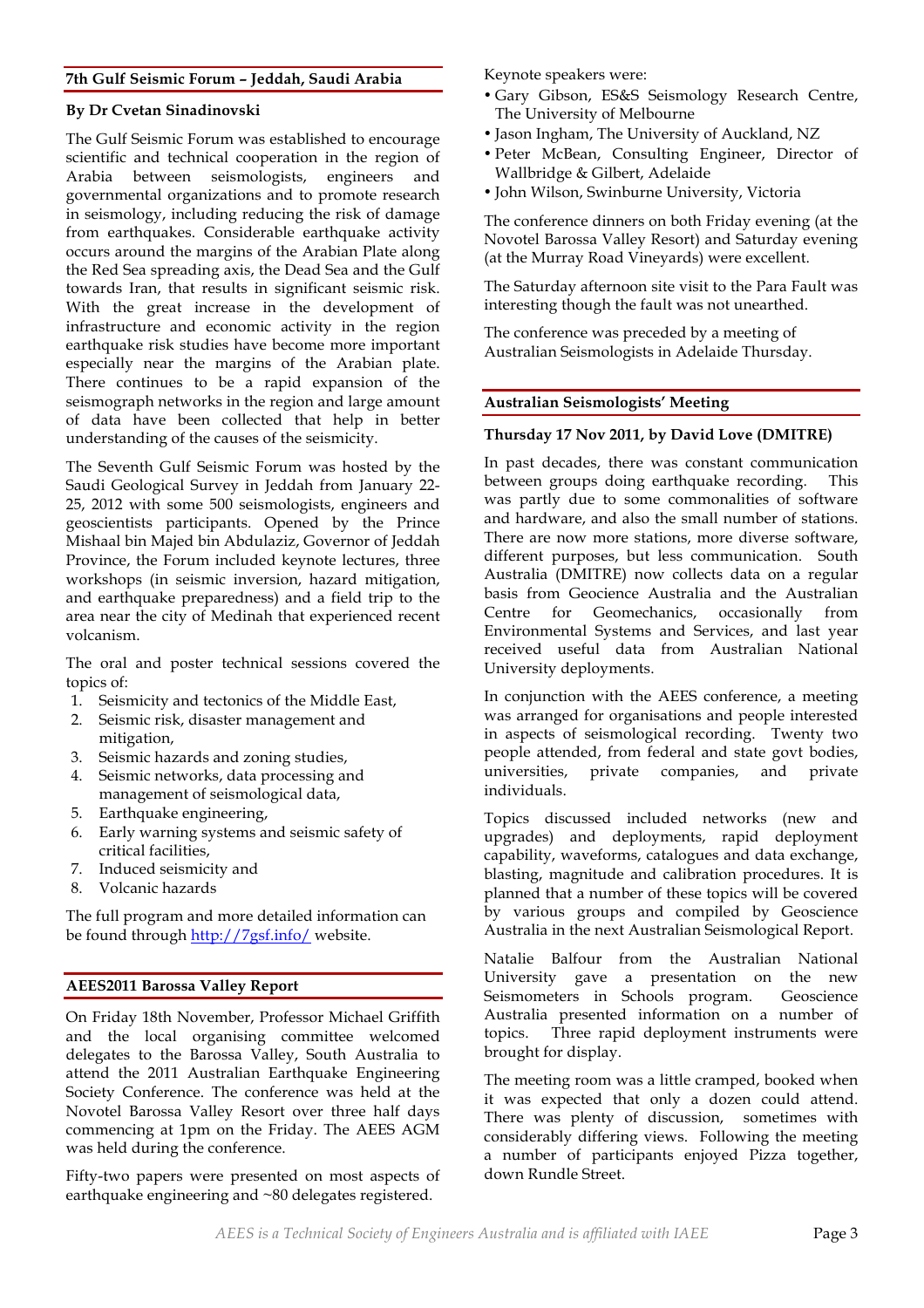# **Italian seismologists and PSHA on trial**

http://www.nature.com/news/new-twists-initalian-seismology-trial-1.10049

The former head of the Italian Department of Civil Protection turned from key witness into defendant

A panel of seismologists who met just days before the 2009 earthquake in L'Aquila, Italy are on trial over their reassurances to the public.

Those indicted took part in a meeting held in L'Aquila on 30 March 2009, during which they were asked to assess the risk of a major earthquake occurring in the near future in view of the many shocks that had hit the city in the previous few months. After the meeting, Bernardo De Bernardinis, deputy head of the Department of Civil Protection, told the press: "The scientific community tells me there is no danger because there is an ongoing discharge of energy," a statement that most seismologists consider to be scientifically incorrect.

On 6 April 2009, a magnitude-6.3 quake hit the city, killing 309 people. De Bernardinis and the six members of the scientific panel have been indicted for manslaughter because their false reassurances prompted many people not to evacuate.

Guido Bertolaso, former head of the Department of Civil Protection and De Bernardinis's direct superior, had not been indicted and was originally expected to appear as a witness. But a few weeks ago a wiretap revealed that he had apparently set up the meeting to convey a reassuring message, regardless of the scientists' opinion. He also seemed to be the source of the "discharge of energy" statement. He thus found himself under investigation and, at the beginning of the hearing, he was officially notified that he too may soon be formally indicted for manslaughter.

Bertolaso was asked by the prosecutor to explain that telephone conversation. He defended himself by saying that by defining the meeting as a "media move", he was not trying to downplay risks but rather to put some order into the contradictory information that was reaching the citizens in those days. In particular, he referred to Giampaolo Giuliani — a laboratory technician and amateur seismologist who was alarming the population with claims that a major shock was coming — and to a newspaper article that had misquoted some Civil Protection experts and stated that the shocks would soon be over. The meeting, he said, was meant to make clear that both were wrong and that no deterministic prediction could be made.

As for the idea that the smaller tremors reduce the risk by releasing energy, Bertolaso insisted that he had heard it from scientists at the Italian National Institute for Geophysics and Volcanology (INGV), and that he had used the same phrase in the past without being corrected by any of his seismology

consultants. Enzo Boschi, former INGV president and one of the defendants, has denied this. The issue will be clarified when Boschi takes the stand.

The hearing also included some true scientific debate when Lalliana Mualchin, former chief seismologist for the Department of Transportation in California, testified as an expert witness for the prosecution. In 2010, when news about the indictment broke, Mualchin was among the few experts who openly criticized — and refused to sign — a letter supporting the indicted seismologists signed by about 5,000 international scientists.

Mualchin said that seismic hazards were not properly assessed in L'Aquila. "Italy is one of the countries with the best seismic knowledge in the world. And yet look at what a 6.3 earthquake has done to this city. That knowledge was not used, and scientists are responsible for that. They were conscious of the high risk in the area, and yet did not advise the people to take any precaution whatsoever," he said.

The problem is in part a scientific one, Mualchin said. The Italian scientists based their analysis on the frequency of earthquakes in the area. This is known as the probabilistic seismic-hazard analysis (PSHA), a method that is state of the art in many countries, but that, in Mualchin's view, systematically underestimates seismic hazard because it does not consider extreme and rare events.

"Frequency is not important, what really matters is the largest earthquake we can expect, the strongest one that has happened in the past. Risk prevention should be based on that," he said. This is the philosophy behind deterministic seismic-hazard analysis, a method that Mualchin says has been mostly abandoned by the scientific community, to the point that younger seismologists do not even learn about it.

"PSHA is a bad model California has exported elsewhere, and we see the results here in L'Aquila," he told Nature after the hearing. Mualchin worries that the new building codes approved in Italy after the L'Aquila earthquake show no improvement. "They never consider the worst-case scenario for any particular area, and this can lead to new disasters in the future".

The case continues. As an aide memoire, from AEES 2011/4 we read:

"*Many scientific organisations worldwide condemned the trial, the American Geophysical Union claim that it could put future earthquake research at risk. Litigation will discourage scientists and officials from advising their government or even working in the field of seismology and seismic risk assessment, the organisation said. Most of the deaths were attributed to the collapse of buildings that had not been constructed or strengthened according to local building standards, even relatively new hospitals and schools*."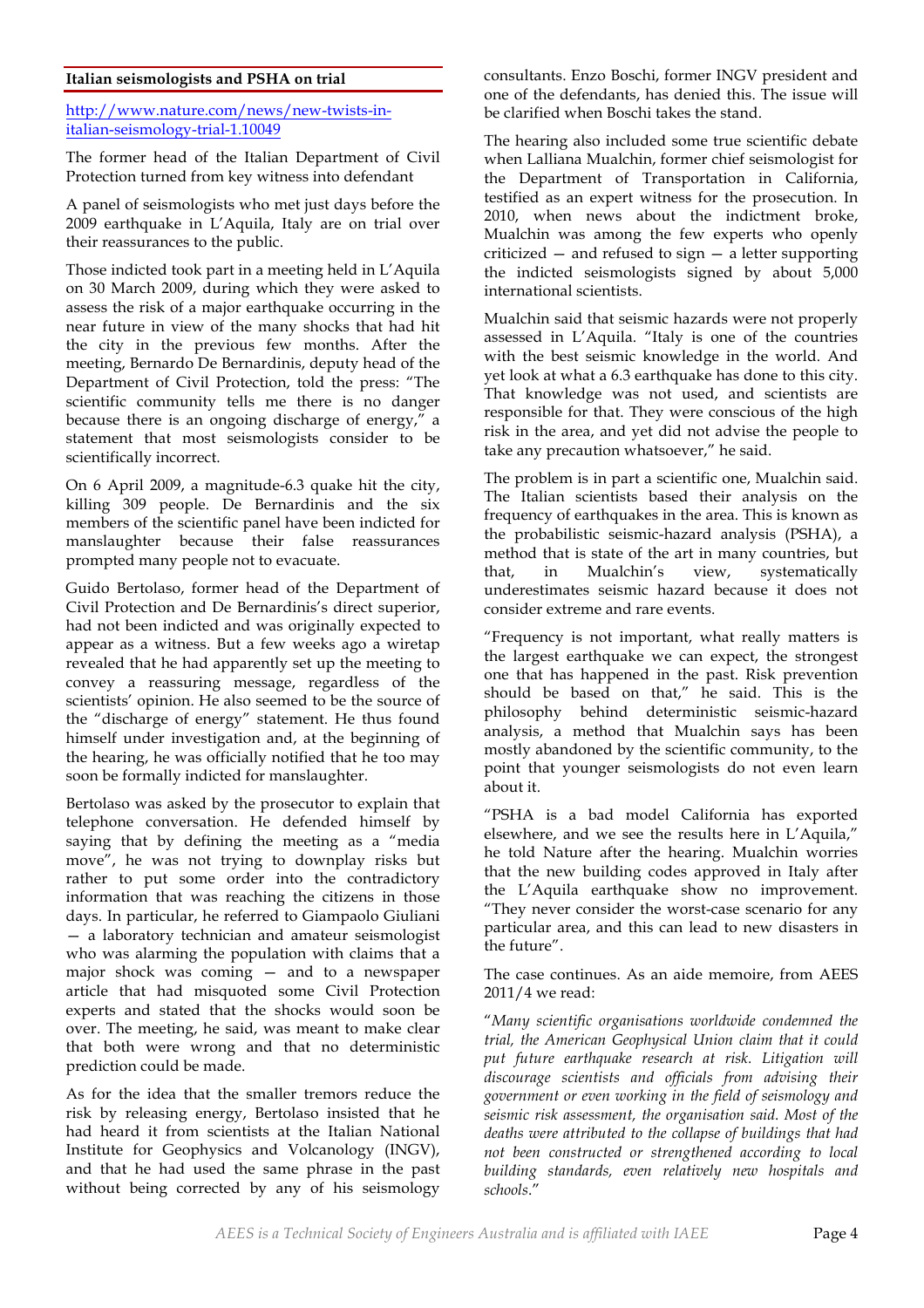# **Fracking and earthquakes in Ohio, USA**

From: Colin Lynam <lynam@uq.edu.au>

Date: 3 January 2012 7:56:13 AM AEDT

Obviously greater seismograph coverage and monitoring is needed and perhaps this is a "research" role that the mining & Energy companies could partner with University Geophysics groups to determine required outcomes?

Cheers, Col Lynam

http://www.nytimes.com/2012/01/02/science/earth/youngs town-injection-well-stays-shut-after-earthquake.html

**Disposal Halted at Well After New Quake in Ohio**

By HENRY FOUNTAIN

Published: January 1, 2012



An official in Ohio said on Sunday that the underground disposal of wastewater from natural-gas drilling operations would remain halted in the Youngstown area until scientists could analyse data from the most recent of a string of earthquakes there.

# The New York Times

The latest quake, the 11th since mid-March, occurred Saturday afternoon and with a magnitude of 4.0 was the strongest yet. Like the others, it was centred near a well that has been used for the disposal of millions of gallons of brine and other waste liquids produced at natural-gas wells, mostly in Pennsylvania.

The waste, from the process called hydraulic fracturing that is used to unlock the gas from shale rock, had been injected under pressure into the well, which is 9,200 feet deep. Scientists had suspected that some of the wastewater might have migrated into deeper rock formations, allowing an ancient fault to slip. Similar links between disposal wells and earthquakes have been suspected in Arkansas and Texas.

Andy Ware, deputy director of the Ohio Department of Natural Resources, which regulates gas drilling and disposal wells, said the state asked on Friday that injection at the well be halted after analysis of the 10th earthquake, a 2.7-magnitude temblor on Dec. 24, showed that it occurred less than 2,000 feet below the well. Because of a lack of data, depth estimates of earlier earthquakes had been far less precise.

The owner of the well, D&L Energy Group of Youngstown, stopped injection at 5 p.m. Friday, Mr. Ware said.

When the stronger quake occurred less than 24 hours later, Mr. Ware said, state officials decided to institute a moratorium on the injection of drilling waste within a five-mile radius of the well, "until we are able to take a closer look at the earthquake data that is available." There are no other disposal wells in operation in the area, Mr. Ware said, but four are under development "and would not come online until we're able to be sure."

With the increased production of gas from shale in the United States, the process of hydraulic fracturing, or fracking, has come under fire for its potential to pollute the air and contaminate drinking water. But the events in Youngstown — and a string of mostly small tremors in Arkansas, Oklahoma, Texas, British Columbia and other shale-gas-producing areas — suggest that the technique may lead, directly or indirectly, to a dangerous earthquake.

There have been no reports of significant damage from any of the Youngstown earthquakes, which until Saturday were about 2.1 to 2.7 in magnitude.

According to the United States Geological Survey, the more powerful earthquake on Saturday was felt throughout northeastern Ohio and northwestern Pennsylvania, and as far as Morgantown, W.Va., and even Toronto. One resident in the Youngstown area said that from the way his house shook, he had thought a tree had fallen on it.

The more precise data from the Dec. 24 quake came from instruments installed by scientists from Lamont-Doherty Earth Observatory, a part of Columbia University. John Armbruster, a seismologist with Lamont, said that the data from the Saturday quake should be available within a few days, and that analysis should help pinpoint the location of the fault that slipped.

"In our minds, we were already pretty convinced that these events were connected to the well," Mr. Armbruster said. "Having that many earthquakes fairly close to a well in Ohio, where there aren't a lot of earthquakes, was suspicious."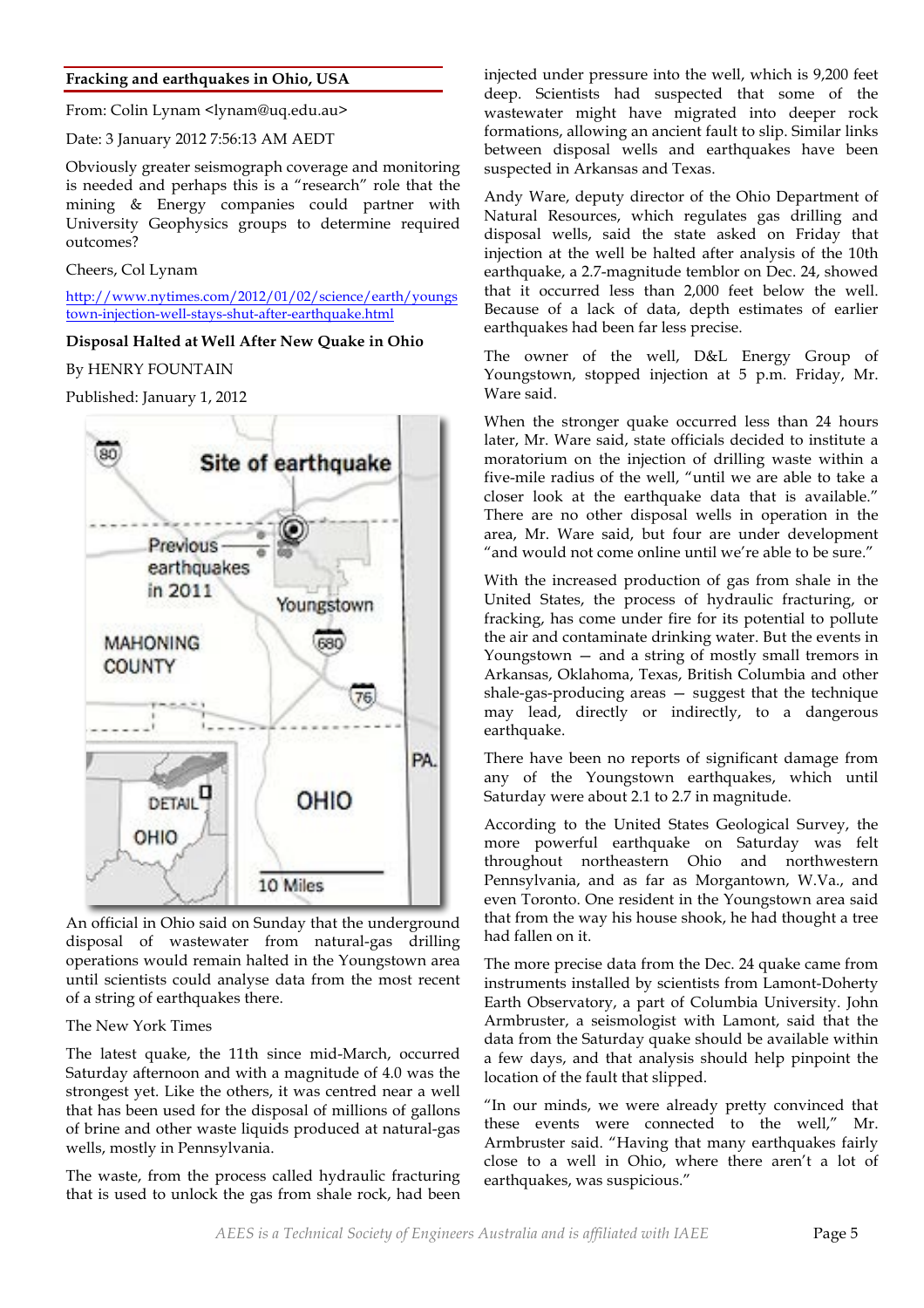#### **Conferences**

19-24 Aug 2012 33rd General Assembly of the European Seismological Commission to be held in Moscow, Russia. The official language of the Assembly is English.

ON-LINE REGISTRATION is now available on the official website www.esc2012-moscow.org

Please address questions to the Technical Secretariat:

Ms. Anastasiya Devochkina Tel./Fax: +7 (495) 726-5135 E-mail: esc2012@onlinereg.ru

#### **IAEE Matters: - WCEE 2016**

#### **Australia bid for World Conference on Earthquake Engineering 2016**

Work is proceeding on the AEES bid at the 2012 WCEE in Lisbon Portugal, to host WCEE2016. The Melbourne Convention and Visitors Bureau are cooperating with the AEES committee to produce a quality proposal.

The AEES Committee would appreciate offers of support and help from members.

# **Recent earthquake at Olympic Dam, South Australia**

The Olympic Dam mine site is in the Stuart Shelf, a thin sequence of sediments on the basement of the Gawler Craton in South Australia. The Gawler Craton has been inactive earthquake-wise since state monitoring commenced in the late 1950s.

On 26th March 2012 a magnitude 4 earthquake strongly shook the Olympic Dam mine site enough to cause power to be shut down for half an hour. No other details are known of the impact at the mine.

It is likely that this event was induced by mining and all relevant data including seismic data should be released by the mining company BHP Billiton or the deposit owner, the South Australian Government, for scientific evaluation and for the public interest.

This and an earlier earthquake, the first recorded by the national network near the mine site, should lead to a re-evaluation of earthquake hazard there.

#### **Adelaide seismologist shake up meeting.**

On Sunday 1 April (no, not a joke), a group of seismologists, plus partners and relatives, met over a barbecue at the new Lobethal seismograph station. Jim Deer was our host and the latest owner of a seismograph. We discussed all matters seismological for the whole afternoon; instruments and their problems, quarries and noise problems, data, and tsunamis. Paul Hutchinson provided a travel time map for Victor Harbour. Blair Lade again brought his telescope with sun filter. There was discussion about possible additions to the Adelaide seismograph network.

President, AEES

**The Daily News, Perth Saturday 16 July 1910 p9.** 

# EARTHQUAKE-PROOF BUILDINGS.

A new mothod of rendering buildings earthquake-proof has been devised by Dr. Calantarients, of Scarborough. In this method the foundations are laid in the usual manner, and faced with granite or iron. On this are placed layers. of tale, mica, asbestos, or other slippery Slabs of granite, or iron, material. laid on this form the base of the super-The idea, of course, is to structure. allow the building to slide laterally on its foundation if shaken by earth tre-In this way the straining and mors. fracturing of the walls would be avoid-To meet the sliding of the house ed. during the earthquake shocks the service pipes must be rendered flexible where they leave the ground.

#### **Measuring Damage to Buildings Dynamically.**

During the 1971 San Fernando earthquake, the natural period of the Millikan Library was found to have increased due to building damage. A graphic account of this loss of stiffness was observed in a 9-storey reinforced concrete building with embedded steel frames at Tohoku University. The peak acceleration at the 9th floor exceeded 0.9g during sustained strong shaking in the recent M9.1 Tohoku earthquake. The pre-quake fundamental period of the building was about 0.7s but this increased to about 1s after 40 seconds of shaking and then 1.2 to 1.5s after 90 seconds of strong shaking as shown in the figure below from a report on the Tohoku earthquake.

This doubling of the natural period represents a stiffness reduction to  $\frac{1}{4}$  of the original stiffness according to the authors of the report.



Obviously pre and post-earthquake measurements of the natural period give a much better estimate of the state of the building post-earthquake than could ever be obtained during a hurried walk-through inspection.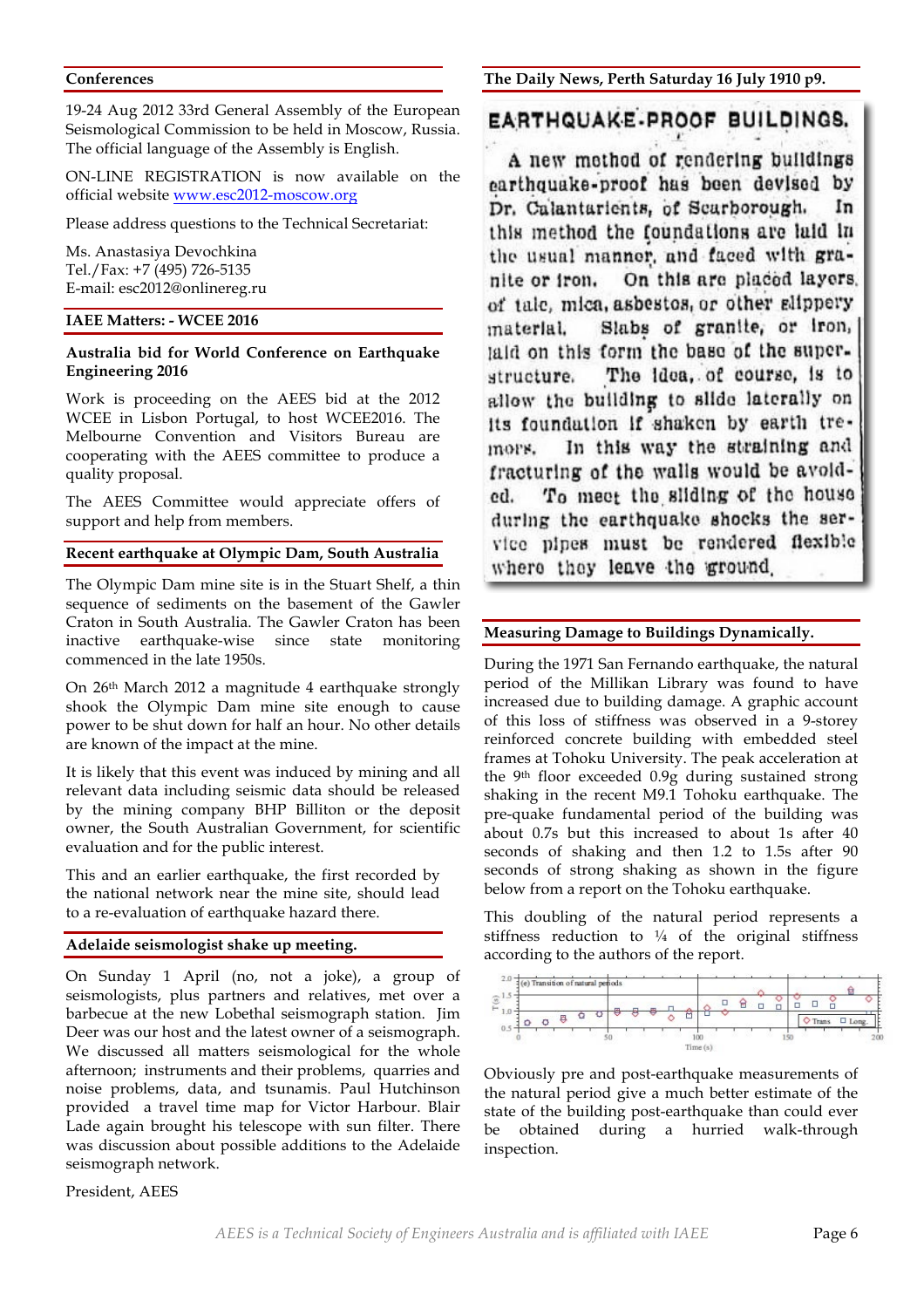#### **Earthquake rattles New Zealand**

http://www.stuff.co.nz/national/6081992/Large-earthquake-rattles-both-Islands

A magnitude 5.7 earthquake rattled central New Zealand on Saturday evening at 7.19pm on 3rd December 2011. The focus was 30km east of Picton



in the Marlborough Sounds at a depth of 60km.

Minor damage was reported on Wellington's waterfront as shown in the photo of damaged louvres on the Meridian Energy building. The lift in The Dominion Post building was put out of action. The quake was felt strongly on both sides of Cook Strait in Marlborough and Wellington and also at Blenheim, Nelson, Westport, New Plymouth, Wanganui, Carterton and as far south as Christchurch.

Ornaments were knocked off shelves in Karori.

Passengers aboard a Cook Strait ferry just kilometres from the earthquake's epicentre, reported that the ship shuddered as the time of the earthquake.

People in Picton reported that the quake lasted at least 20 seconds and cafe goers ran out onto the streets.

GNS said it was the biggest earthquake in the Marlborough region since a similar-sized shallow earthquake near Seddon in 1966 that caused significant damage.

#### **Christchurch**

The aftershock sequence in Christchurch seems to be slowing down with fewer and smaller events. The cumulative energy released since September 2010 is plotted in the adjacent figure from Chris Mance and NZSEE web site.

The risk of a magnitude 6+ earthquake in the next year to Feb 2013 is still rated by GEONET seismologists at about 1 in 6.

The following desciption of the effects of a magnitude 5.5 aftershock on 2nd January, located 20km east of Christchurch was sent by Celia Cameron to EPSO's Andre Phillips:



*"I was at work and whoa! the sound was incredible - thousands and thousands of things falling off the shelves and breaking glass from all the wine bottles. There are huge windows at the front and they were rippling. It was so gross heaps of stuff broke open so the shop smelled really strongly of coffee, detergent and wine. The floors were all covered in juice and milk and coke and shampoo. Took ages to clean it but luckily our department was perfect! - not one loaf of bread out of position so we just kept working. Oh yeah and a big bit of roof broke off and all the pink insulation stuff was on the floor."*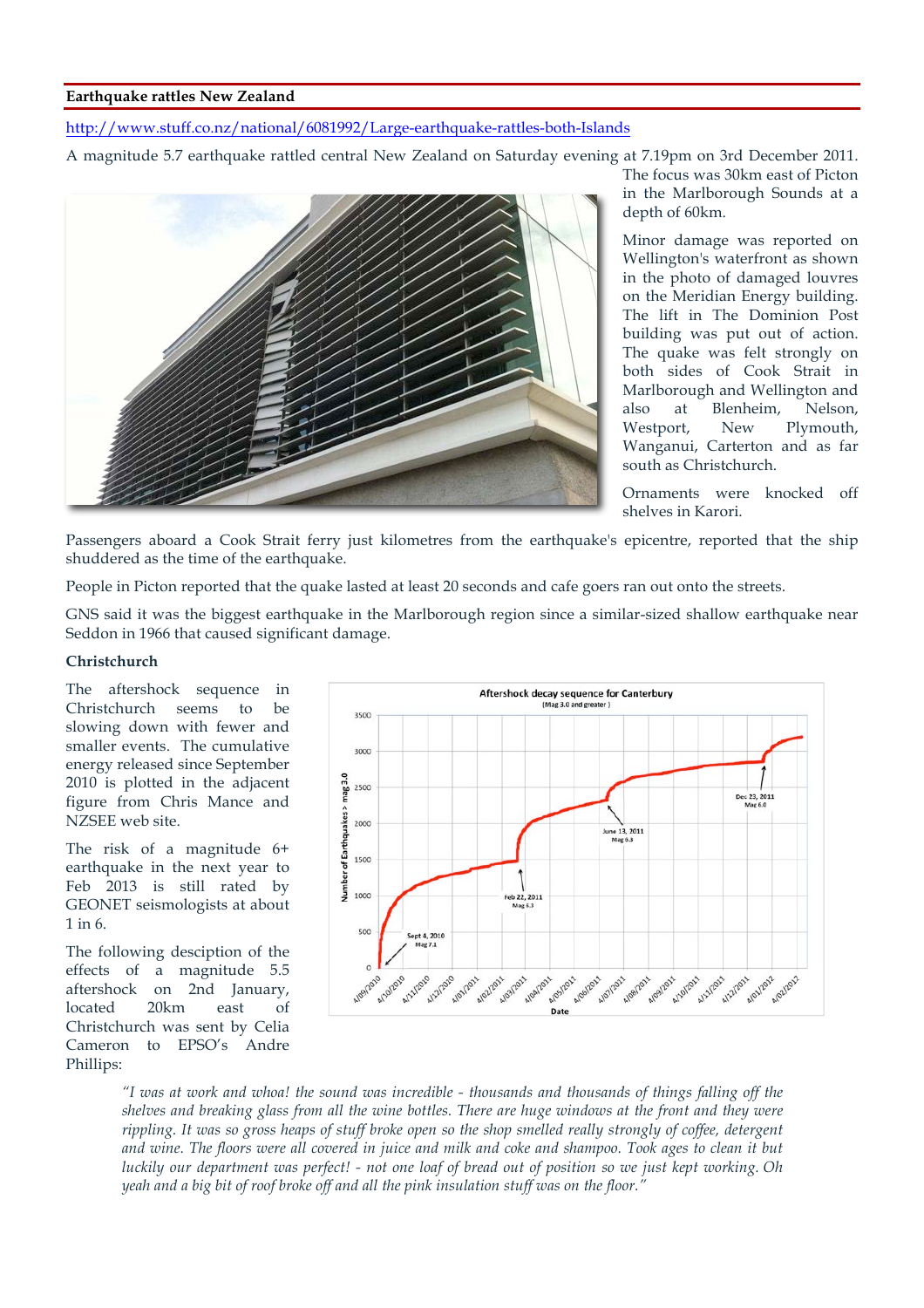# **CTV building report "very thorough"**

# by KEVIN NORQUAY

http://www.stuff.co.nz/the-press/news/christchurch-earthquake-2011/6395045/CTV-building-report-very-thorough



*NIGEL PRIESTLEY: Unlike the CTV building, many buildings "performed very well" during an earthquake that far exceeded the shaking they were built to withstand.*

A report into the collapse of the CTV building has been defended as '' a very thorough piece of work'' by the deputy chairman of the investigating panel, after it came under attack from the designers.

The Department of Building and Housing yesterday released a technical report on the collapse of the building in last February's Christchurch earthquake. Most of the 185 people who died were in the CTV building, where 115 perished after it collapsed in "seconds".

The long-awaited report, a key piece of evidence for the Canterbury earthquakes royal commission, found the building did not meet the standards of the day when it was built in 1986.

The report identified three "critical" factors in the collapse

The intense horizontal ground shaking.

Brittle columns, also concrete in the columns was significantly weaker than expected.

The asymmetrical layout of structural walls, causing the building to twist in the quake and place extra strain on the columns.

While the department found no fault, it referred the report to police and the Institution of Professional Engineers. Both bodies are considering further action.

Yesterday, Alan Reay, director of Alan Reay Consultants Ltd (ARCL) which designed the CTV building, disputed several of the report's findings. He said the report was technically inadequate and he was disappointed with the process and the conclusions. ''Some of the assumptions made in the reports are highly questionable. As a consequence, the report's findings are not conclusive. In fact, in many areas they may be flawed.''

Investigation deputy Nigel Priestley, a former Professor of Structural Engineering at the University of California and former senior lecturer at Canterbury University, told Radio New Zealand the inquiry was the best it could be given the information available.

"It's been a very through piece of work, and the causes of failure as defined in the report are correct, and well researched, and fully justified by the analyses that have been done." The CTV building did not meet the standards of the time, and many buildings constructed then "in general performed very well" during an earthquake that far exceeded the shaking they were built to withstand.

The inquiry looked at plans and compared them to what was required by law. From those it created structural models, which were analysed in great detail, with predictions of the response in an earthquake determined from that. "The detailing of various parts of the building were compared with the code requirements - and these did require some analysis to make these judgements - indicating that there were deficiencies in the design."

Detailed forensic investigation of the CTV building after the collapse was also carried out, with concrete and steel samples taken. What was found - in particular inflexible and brittle columns - had lead to a broader investigation by the Department of Building and Housing, Professor Priestley said.

"The major concern ... is of so-called non-ductile columns and the fact that these were in some circumstances permitted in buildings. The concern is that the requirements of the code as to when and where these could be used may not have been met in all cases." The report found the building's collapse was "almost certainly" initiated by the failure of one or more columns on the east wall.

Building department chief executive Katrina Bach said yesterday the investigation called into question the design, construction and consenting of the building. However, she said, the earthquake was an exceptional event and the CTV building had unique circumstances.

While a wide number of buildings were being investigated, the problem was not thought to affect many of those. The Department of Building and Housing had identified 352 buildings and inspected half of them which were found to be "reasonably OK", Building and Construction Minister Maurice Williamson said.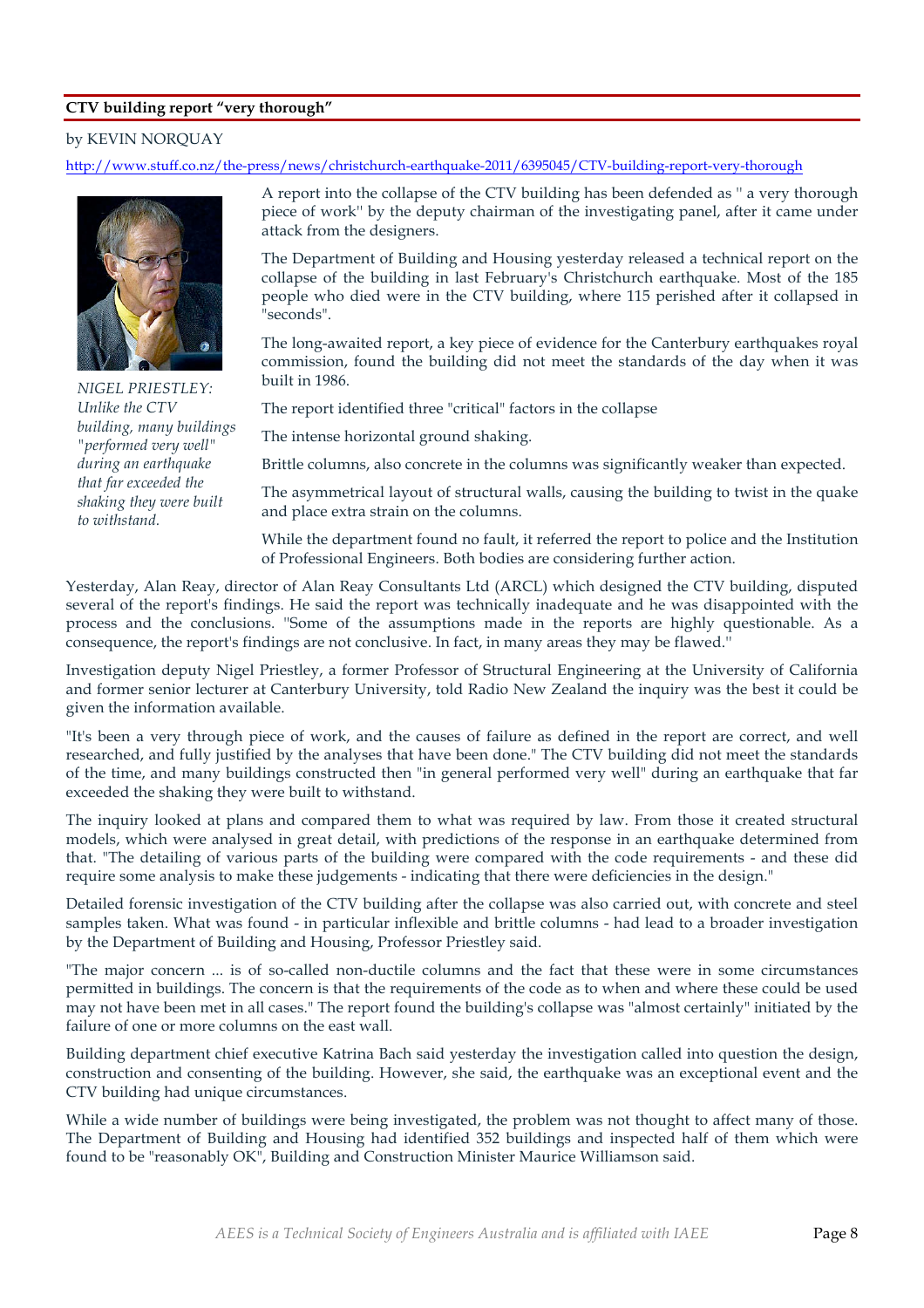# **Earthquake - Ernabella South Australia**

#### **23 March 2012 at 8:30pm CST**

ASC Location: 26.22°S, 131.94°E. The epicentral region is just south of the border with the Northern Territory, about 320 kilometres south-west of Alice Springs and 230 kilometres south-east of Uluru. This epicentre is about 50km west of the slightly larger earthquake at Marryat Ck on 30 March 1986 which produced a 13km long thrust fault scarp up to 0.6m high. See media including the ABC's Emma Sleath (Cross Media Reporter) http://www.abc.net.au/local/stories/2012/03/26/3463765.htm

Ernabella is an indigenous arts hub with about 500 Aboriginal residents and more in surrounding communities. Ernabella teacher Peter Ruwoldt said the quake lasted around 30 seconds and was a terrifying experience. "The place shook ....... there was a huge loud rumble," he says. "We ran outside and there was a young girl pushing a pusher and she said 'I'm scared. Adults were running out yelling out for their children ..... kids were running towards their home, it was pretty terrifying." No damage has been reported at Ernabella or elsewhere.



# *Photo Ground cracks (fault trace) following Ernabella's earthquake (Peter Ruwoldt).*

"You can see some displacement of the ground, I reckon four or more inches raised," he says. "…..in other photos you can see rocks have been dislodged and tumbled down the hill."

Ernabella Anangu School deputy principal Tony Nicholls said town residents rushed into streets as the quake struck. "I heard rumbling and then the wall started shaking, which lasted about 15 seconds," Mr Nicholls said. "It was shaking enough for me to think I'd rather be outside than inside."

Friday's mainshock followed two small earthquakes in the region the previous week. One on March 16 magnitude 4.3 and another on March 20 was magnitude 3.8. Only a few small aftershocks have been recorded.

Initially GA reported its magnitude at ML6.1 while the USGS had it as Mw5.3. GA have since downgraded their magnitude to ML 5.7. GA scientists Dan Clark and Andrew McPherson flew to the area to map the ground deformation and any faulting the following week. The focal depth is not well defined, GA have it as 7km, the USGS has it at 11km and my model gave it 5km.

Two mechanisms derived by inversion of seismic data were circulated the day after the earthquake. I used first motions in the traditional way, both nodal planes are well constrained using P, and the PG phase on AS11 and WRKA. The three solutions are reproduced below. All three show a predominantly thrust mechanism with a principal stress acting in a northeast – southwest direction.

There is a strong chance of another moderate earthquake in the region in the next 6 months, like the doublet at Marryat Creek in 1986. It would be prudent to install some strong motion instruments in the epicentral region.



*Focal mechanisms: Ekstrom solution (left), Herrman solution (centre), McCue solution (right)*

GA earthquake geologists Andrew McPherson and Dan Clark mapped a 1.5 km long fault scarp in the epicentral region and their study is being submitted for publication.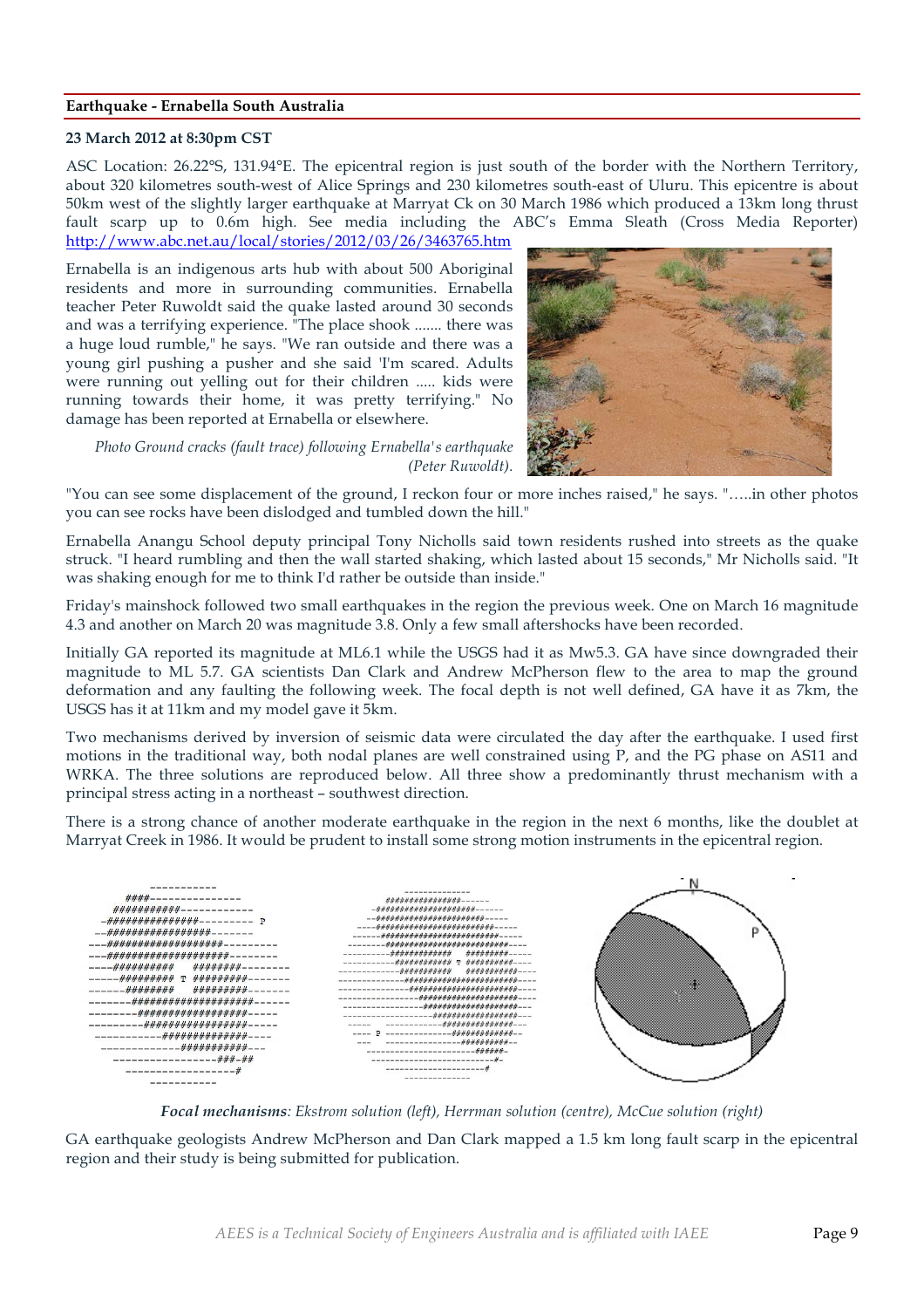# **Major World Earthquakes 2012**

| Date        | Place                                                 | Mw  | Comment                                                                                                                                                                                               |
|-------------|-------------------------------------------------------|-----|-------------------------------------------------------------------------------------------------------------------------------------------------------------------------------------------------------|
| January 10  | Off the west coast of $\vert$ 7.2<br>Northern Sumatra |     | Unusual location and mechanism within the Indo-Australian<br>Plate.                                                                                                                                   |
| February 02 | Vanuatu                                               | 7.1 | This shallow event had an unusual mechanism.                                                                                                                                                          |
| February 06 | Cebu, Philippines                                     | 7.0 | At least 48 people killed, 92 missing, 100 injured, many<br>buildings damaged or destroyed and at least 11 bridges<br>damaged by the earthquake and quake-triggered landslides in<br>Negros Oriental. |

# **Australian Earthquakes, Jan-Feb 2012**

| Date UTC    | <b>HMS</b> | Latitude  | Longitude | ML     | Depth km       | Location                 |
|-------------|------------|-----------|-----------|--------|----------------|--------------------------|
| $2$ -Jan-12 | 12:46:51   | $-38.631$ | 146.349   | 2.6    | 62             | N of Toora Vic.          |
| $3$ -Jan-12 | 5:21:35    | $-29.945$ | 142.648   | 3.1    | 3              | SE Tibooburra NSW.       |
| 5-Jan-12    | 14:05      | $-22.0$   | 152.5     | 4.2    | 5              | Off Yeppoon Qld.         |
| 9-Jan-12    | 18:53:03   | $-30.516$ | 139.247   | 2.8    | 10             | SW of Arkaroola SA.      |
| 10-Jan-12   | 18:44:01   | $-33.308$ | 118.222   | 3.3    | $\Omega$       | NE of Nyabing WA.        |
| 11-Jan-12   | 3:37:04    | $-14.809$ | 132.037   | 2.5    | 12             | SW of Katherine, WA.     |
| 12-Jan-12   | 1:22:13    | $-38.566$ | 140.929   | 3.3    | 19             | Offshore S Mt Gambier SA |
| 13-Jan-12   | 19:02:13   | $-30.681$ | 121.554   | 2.7    | $\overline{4}$ | Kalgoorlie WA.           |
| 13-Jan-12   | 20:46:28   | $-42.1$   | 145.5     | 3.2    | 5              | Near Queenstown Tas.     |
| 15-Jan-12   | 21:33:45   | $-31.502$ | 144.599   | 2.8    | 11             | W of Cobar NSW.          |
| 22-Jan-12   | 20:18:53   | $-42.1$   | 145.5     | 3.5    | 11             | Near Queenstown Tas.     |
| 24-Jan-12   | 11:42:03   | $-30.449$ | 116.935   | 3      | 11             | SW of Kalannie WA.       |
| 24-Jan-12   | 18:34:17   | $-42.035$ | 145.53    | 2.8    | 10             | Near Queenstown Tas.     |
| 27-Jan-12   | 19:18:46   | $-34.168$ | 139.535   | 2.5    | 20             | SW of Morgan, SA.        |
| 28-Jan-12   | 19:52:56   | $-19.784$ | 133.926   | 2.9    | 16             | SW Tennant Ck, NT.       |
| 29-Jan-12   | 13:45:02   | $-32.183$ | 118.988   | 2.7    | 10             | NE of Hyden, WA.         |
| 4-Feb-12    | 8:41:05    | $-34.87$  | 133.13    | 4.0    | 10             | W of Port Lincoln SA.    |
| $6$ -Feb-12 | 10:57:41   | $-32.97$  | 151.51    | 2.5    | 4              | Booleroo NSW.            |
| 16-Feb-12   | 10:48:30   | $-27.054$ | 147.98    | $3.3*$ | $\Omega$       | SW of Roma Qld.          |
| 18-Feb-12   | 4:02:15    | $-24.096$ | 113.603   | 2.9    | 10             | Lake Macleod WA.         |
| 23-Feb-12   | 22:16:36   | $-30.5$   | 118.651   | 2.5    | 10             | NE Bonnie Rock WA.       |
| 25-Feb-12   | 1:16:46    | $-40.408$ | 149.228   | 2.8    | 18             | E Flinders Island Tas.   |
| 26-Feb-12   | 10:29      | $-37.87$  | 139.99    | 2.6    | 10             | S Beachport SA.          |
| 26-Feb-12   | 14:25      | $-34.03$  | 136.01    | 2.8    | 10             | N Cummins SA.            |



**\*** ML4.2 according to ES&S

Earthquakes in the Australian region, magnitude 2.5 or greater, located by Geoscience Australia, PIRSA, ES&S, and ASC. The implied accuracy in epicentral coordinates is no better than 3km (.03º) horizontally and 5 km vertically. The largest earthquake, ML 4.2, occurred offshore Yeppoon Qld (ES&S) on 5 January but didn't appear in the GA database (so isn't plotted). The focal depth of 62km for the Toora Vic earthquake is probably incorrect. The epicentre of the small earthquake near Booleroo NSW on 6 February is near that of the 1989 Newcastle earthquake. Another small earthquake east of Flinders Is is near the supposed epicentres of the swarm of earthquakes in the late 19th century that rocked Tasmania and were felt 800km away at Kiama NSW.

*Epicentres of earthquakes in Australia, January and February 2012 (from Geoscience Australia and Google Earth, epicentres not in the GA database are not plotted)*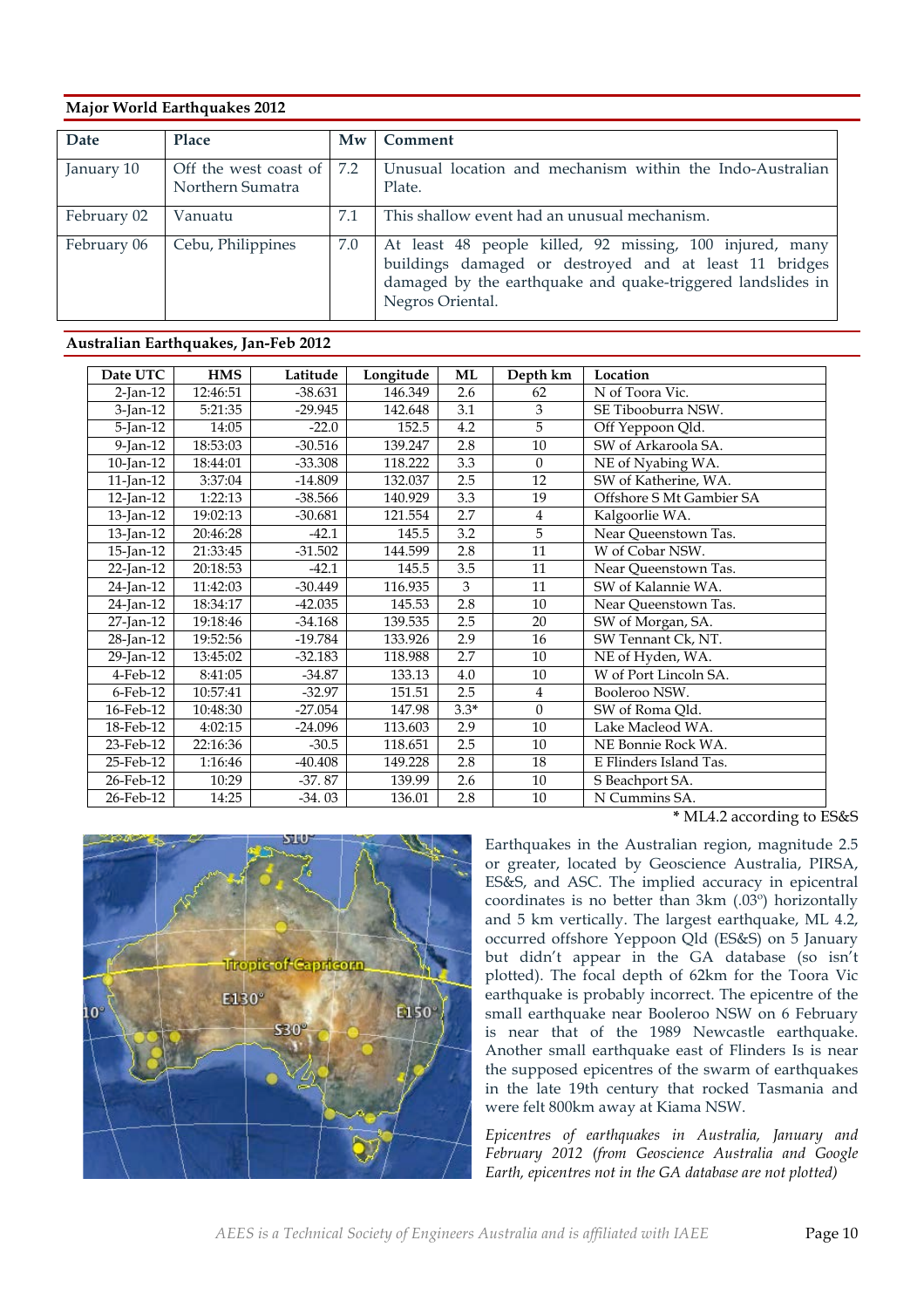#### **Earthquake hazard in Italy – known or unknown**

For information, below are appended a copy of a seismicity map of Italy, earthquakes of magnitude 4.7 and above since 1000AD and two colour maps of earthquake hazard in Italy. These were published in 2000 and 2001 respectively, the references are listed below, public knowledge for anyone who cared to look. L'Aquila lies in the most hazardous earthquake zone in Italy and buildings ought to have been designed and built accordingly, ie so that they wouldn't collapse, the scope of Eurocode 8 and our own loading code.



Fig. 4. NT4 seismic catalog: events above magnitude 4.7 since 1000 AD.

It wasn't the earthquake itself that killed people but the subsequent collapse of buildings. Why did the buildings collapse, especially the new ones? It wasn't a very large earthquake, magnitude 6.3, similar to that in Christchurch in February 2011 or Cadoux WA in 1979. Why aren't the Italians asking the same questions that are being posed in Christchurch New Zealand?

Who were the regulators charged with approving building plans and what was the local government role? Was there a requirement for vulnerable buildings to be strengthened each time the code was modified? Why didn't building owners and tenants inquire whether their building was designed and built according to the code, after all the area has a rich history of past earthquakes, more than 1000 years of written history, five times longer than the historical record in Australia.

It is on the public record that L'Aquila was struck by damaging earthquakes in 1315, 1349, 1452, 1501, 1646, 1703 and 1706. The earthquake of February 1703 virtually destroyed the city with about 5,000 deaths. Does the Italian school curriculum require that they teach young Italians

about their earthquake history? Do Italian engineers and architects learn about earthquakes and how to deal with them? It seems to me there is a wider societal problem here and the seismologists are being made the fall guys.

#### **References**

*Romeo, R., Paciello, A., and Rinaldis, D., 2000. Seismic hazard maps of italy including site effects. Soil Dynamics and Earthquake Engineering 20 (2000) 85-9.*

*Lucantoni A, Bosi V, Bramerini F, De Marco R, Lo Presti T, Naso G, Sabetta F (2001) Seismic risk in Italy, Ing Sismica XVII(1):5–36 (in Italian).*



Fig. 2 Seismic hazard maps for a return period of 475 years in terms of a macroseismic intensity on the MCS scale, b peak ground acceleration (adapted from Lucantoni et al. 2001)